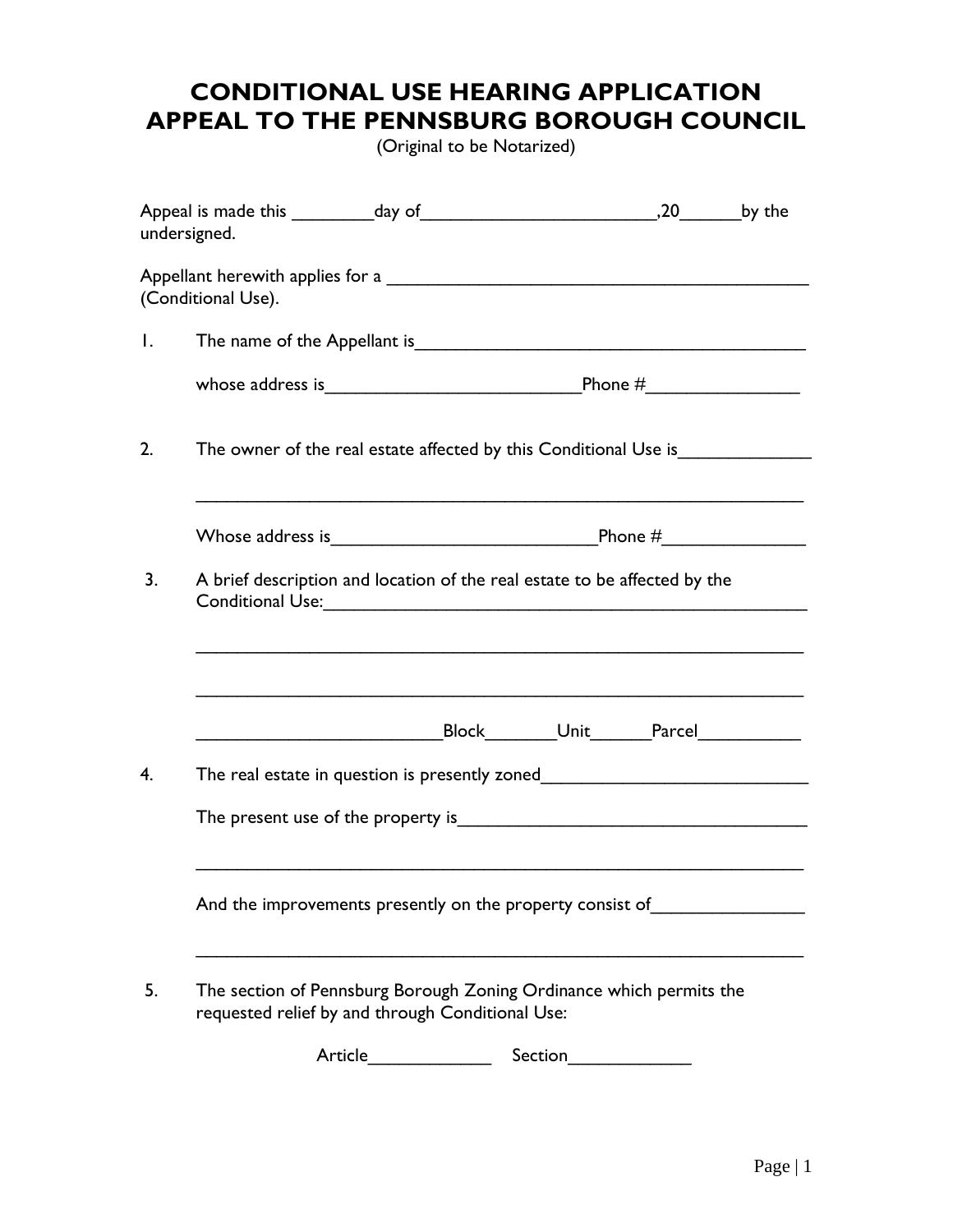| State the nature of the request being made.                                                                                                                                                                                                                                                                                                                                                                                                                                                                                  |  |  |  |  |
|------------------------------------------------------------------------------------------------------------------------------------------------------------------------------------------------------------------------------------------------------------------------------------------------------------------------------------------------------------------------------------------------------------------------------------------------------------------------------------------------------------------------------|--|--|--|--|
|                                                                                                                                                                                                                                                                                                                                                                                                                                                                                                                              |  |  |  |  |
|                                                                                                                                                                                                                                                                                                                                                                                                                                                                                                                              |  |  |  |  |
| Set forth a reasonably accurate description of the improvements and the<br>additions intended to be made under this Appeal. Indicate the size of such<br>proposed improvements.                                                                                                                                                                                                                                                                                                                                              |  |  |  |  |
|                                                                                                                                                                                                                                                                                                                                                                                                                                                                                                                              |  |  |  |  |
|                                                                                                                                                                                                                                                                                                                                                                                                                                                                                                                              |  |  |  |  |
| State the reasons why this Conditional Use should be granted on the property<br>by the Pennsburg Borough Council.                                                                                                                                                                                                                                                                                                                                                                                                            |  |  |  |  |
|                                                                                                                                                                                                                                                                                                                                                                                                                                                                                                                              |  |  |  |  |
|                                                                                                                                                                                                                                                                                                                                                                                                                                                                                                                              |  |  |  |  |
|                                                                                                                                                                                                                                                                                                                                                                                                                                                                                                                              |  |  |  |  |
| CONDITIONAL USE- A form of permitted use, authorized by this Ordinance,<br>under the jurisdiction of the Pennsburg Borough Council. The Council is<br>empowered to grant permission for Conditional Use consistent with the public<br>interest, in compliance with standards and procedures established in this<br>Ordinance, following thorough examination of the proposal, and under any<br>reasonable safeguards necessary to implement the purposes and intent of this<br>Ordinance and to protect the general welfare. |  |  |  |  |

10. The undersigned hereby applies for review and approval of the "Conditional Use" in accordance with Section 328 of the Pennsburg Zoning Ordinance, Procedure for Conditional Use Applications.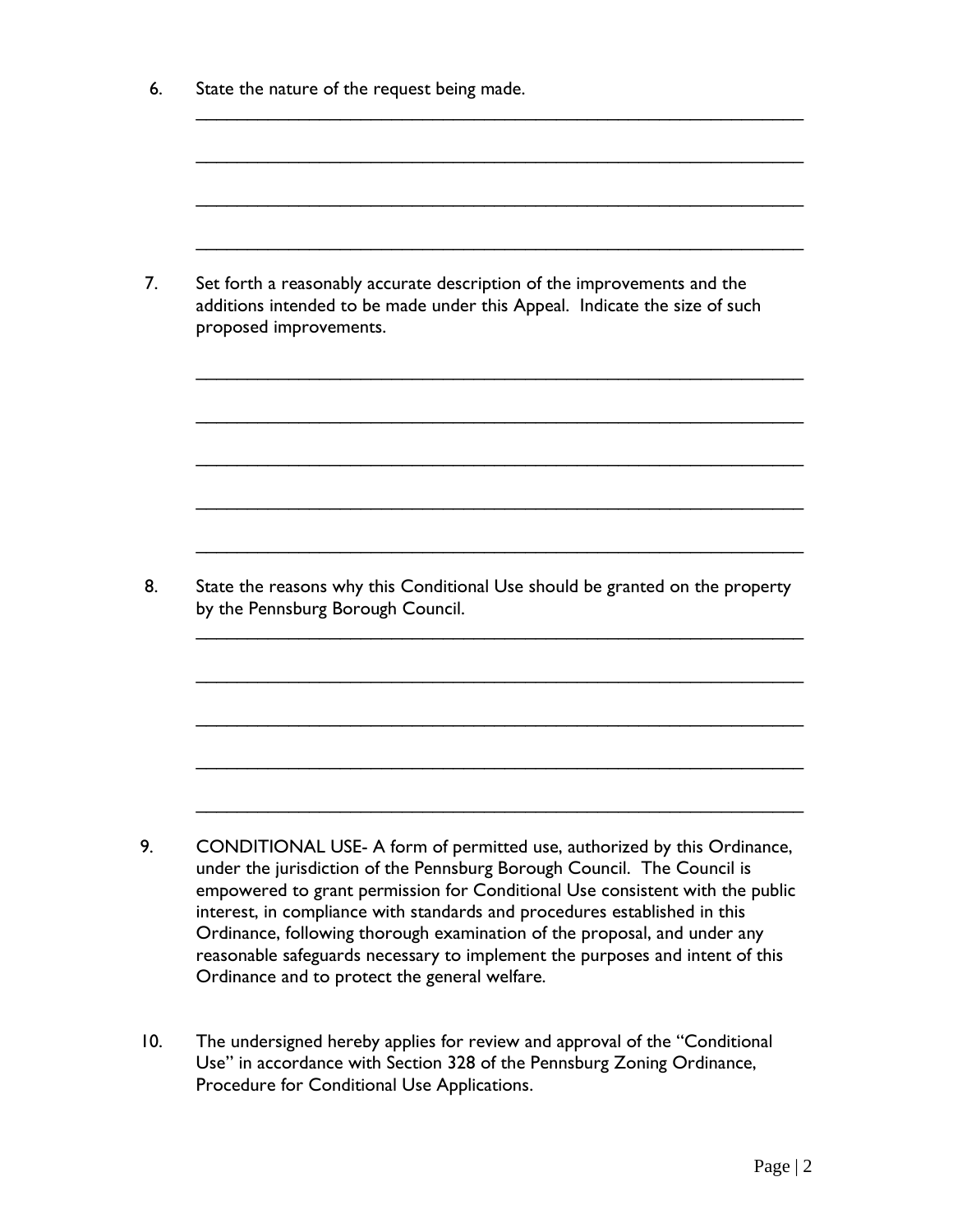| Date | Applicant's Signature |
|------|-----------------------|
|      |                       |

| Date                                                                       | Owner                                                                                                                                                                                                                                                                                    |
|----------------------------------------------------------------------------|------------------------------------------------------------------------------------------------------------------------------------------------------------------------------------------------------------------------------------------------------------------------------------------|
| <b>COMMONWEALTH OF PENNSYLVANIA</b><br><b>COUNTY OF MONTGOMERY</b>         | $:$ SS.                                                                                                                                                                                                                                                                                  |
|                                                                            | being duly sworn according to law, deposes and                                                                                                                                                                                                                                           |
| (Appellant)<br>says that the facts set forth above are true and correct.   |                                                                                                                                                                                                                                                                                          |
|                                                                            | (SEAL)                                                                                                                                                                                                                                                                                   |
| Sworn and subscribe to before me<br>this $\_\_\_\_day\_\_\_\_20\_\_\_\_$ . | Appellant                                                                                                                                                                                                                                                                                |
| Notary Public<br>My Commission Expires:                                    |                                                                                                                                                                                                                                                                                          |
|                                                                            | <b>WAIVER OF RIGHT TO CONDITIONAL USE</b><br><b>HEARING WITHIN THIRTY (30) DAYS</b>                                                                                                                                                                                                      |
| The undersigned Applicant,<br>date.                                        | hereby<br>waives his/her/its rights to a Public hearing on the attached Conditional Use Application<br>within thirty (30) days. I/We hereby grant to the Borough of Pennsburg an additional<br>thirty (30) days so that a Hearing will be held within sixty (60) days of the Application |
| <b>Witness</b>                                                             | Applicant's Signature                                                                                                                                                                                                                                                                    |
| Date:                                                                      |                                                                                                                                                                                                                                                                                          |
|                                                                            |                                                                                                                                                                                                                                                                                          |
| Received by:                                                               |                                                                                                                                                                                                                                                                                          |
|                                                                            |                                                                                                                                                                                                                                                                                          |
| Hearing Date Scheduled For:                                                |                                                                                                                                                                                                                                                                                          |
|                                                                            | Decision of Borough Council: <b>GRANTED / DENIED</b> Date:                                                                                                                                                                                                                               |
| Remarks:                                                                   |                                                                                                                                                                                                                                                                                          |

\_\_\_\_\_\_\_\_\_\_\_\_\_\_\_\_\_\_\_\_\_\_\_\_\_\_\_\_\_\_\_\_\_\_\_\_\_\_\_\_\_\_\_\_\_\_\_\_\_\_\_\_\_\_\_\_\_\_\_\_\_\_\_\_

\_\_\_\_\_\_\_\_\_\_\_\_\_\_\_\_\_\_\_\_\_\_ \_\_\_\_\_\_\_\_\_\_\_\_\_\_\_\_\_\_\_\_\_\_\_\_\_\_\_\_\_\_\_\_